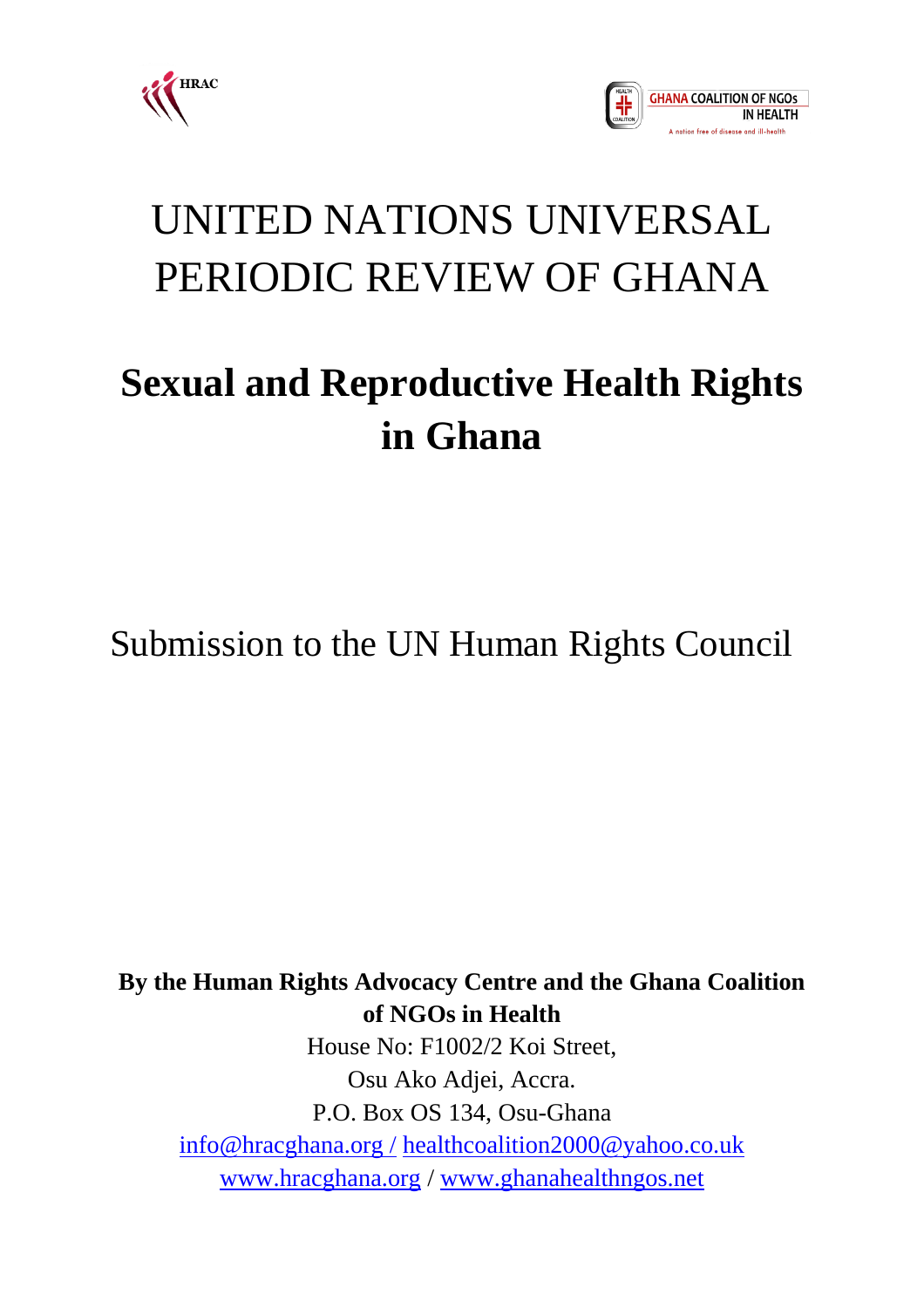#### **1.0 Introduction**

The Human Rights Advocacy Centre (HRAC) is a non-profit, independent, research and advocacy organization set up to advance and protect human rights in Ghana. This document is the joint report of the HRAC and the Ghana Coalition of NGOs in Health, on the situation of Sexual and Reproductive Health Rights (SRHR) in Ghana from 2017-2021, pursuant to Human Rights Council resolution 5/1, reaffirmed in resolution 16/21. The Ghana Coalition of NGOs in Health (GCNH) is a Health Civil Society Organization (CSO) established as an umbrella and coordinating body for health interventions of NGOs/FBOs/CBOs in the health sector in Ghana. GCNH currently has a membership of over 417 NGOs/FBOs/CBOs from all the 10 regions of Ghana.

#### **2.0 Preparation for the report: Methodology and Consultation**

The HRAC met with the Ghana Coalition of NGOs in Health and the National Population Council for a consultative meeting regarding the submission. The report has been prepared using information collated from HRAC research, stakeholder consultations, and information obtained from partner NGO's and the media.

#### **3.0 Comprehensive Abortion Care**

Comprehensive abortion care consists of abortion services that provide safe and legal induced abortions, pre-abortion counseling, treatment of incomplete and safe abortions, and other reproductive health services.<sup>1</sup> Although comprehensive abortion care is provided in Ghana, access to safe abortion remains a challenge to the majority of Ghanaian women.

#### 3.1 National Law and Policies on Abortion

 $\overline{a}$ 

The current law on abortion in Ghana was enacted in 1985 (Law No. 102 of 22 February). Under this law, abortion is only permitted in specific instances, including conception resulting from rape, defilement of a female idiot or incest, when there is risk to the life of the woman or likely injury to her mental or physical health, or where there is substantial risk or serious abnormality or disease with the foetus. The abortion must be performed in a government hospital or a registered private hospital or registered clinic or any other place that is registered under the private hospital and maternity Act, 1958 (for example, registered private maternity

<sup>&</sup>lt;sup>1</sup> World Health Organization. (2012). Safe abortion: technical and policy guidance for health systems –  $2<sup>nd</sup>$ edition. Retrieved from [http://apps.who.int/iris/bitstream/10665/70914/1/9789241548434\\_eng.pdf](http://apps.who.int/iris/bitstream/10665/70914/1/9789241548434_eng.pdf)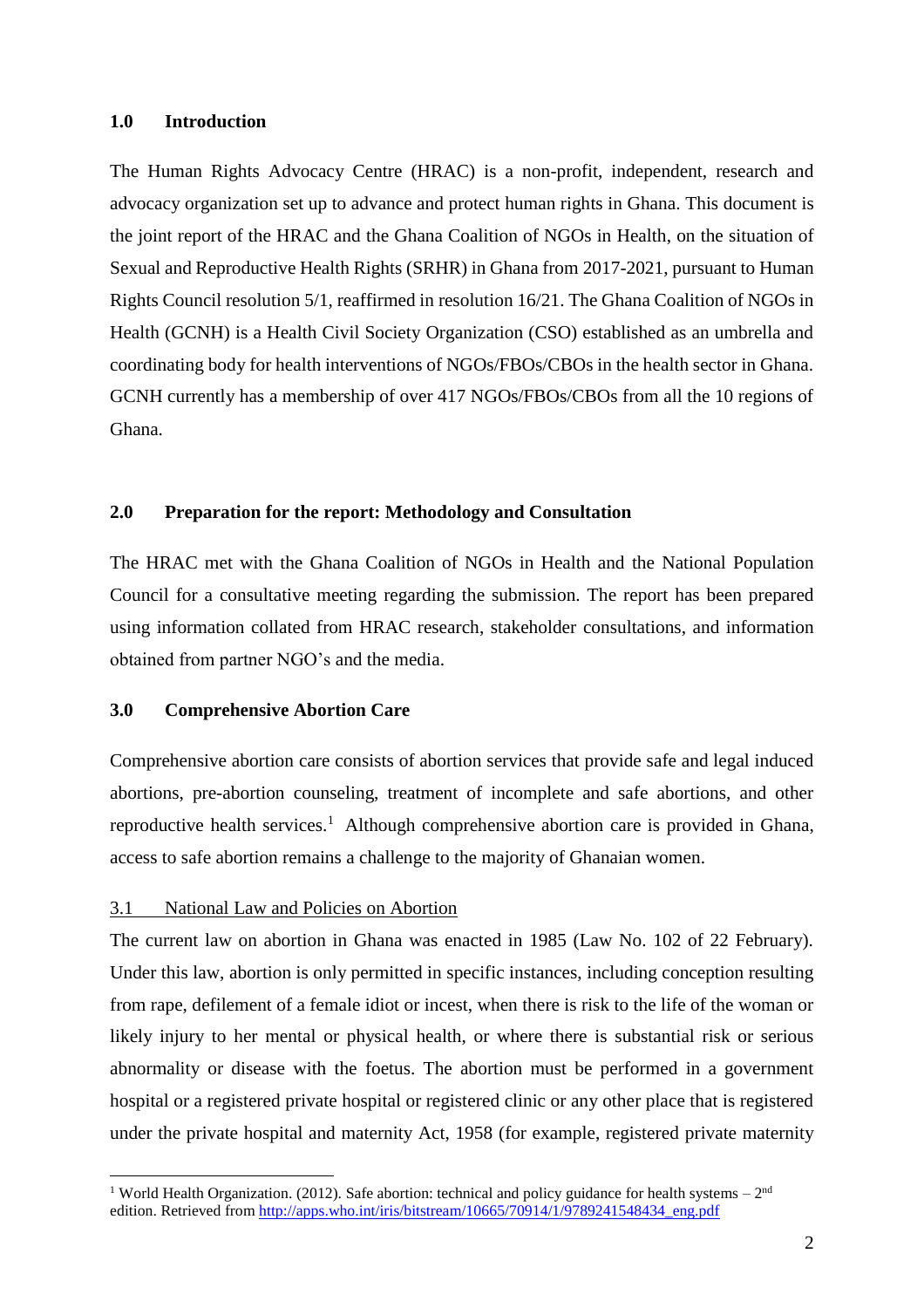homes). Abortion is not, however, available for economic or social reasons or upon request, leading to many unsafe abortions. <sup>2</sup> Under the law, any person who administers poison or other noxious substance to a woman or using any instruments or other means with the intent to cause an abortion is guilty of an offence and is liable to imprisonment for a term not exceeding five years, regardless of whether the woman is pregnant or has given her consent. Also, any person who induces a woman to attempt or undergo an abortion or who supply a woman with poison, drugs or instruments when the person has knowledge that it will be used to carry out an abortion commits an offence.

Additionally to the law, the Ghanaian Ministry of Health has developed various reproductive health policies. In 2000, the Adolescent Reproductive Health Policy was published including the implementation of programs that will help to either reduce or eliminate unsafe abortion.<sup>3</sup> In 2003, the National Reproductive Health Service Policy and Standards were revised to include protocols such as permitting midwives to provide post-abortion care.<sup>4</sup> The protocols on safe abortions were adopted in 2006 and they include components of comprehensive abortion care.

#### 3.2 Safe and Unsafe Abortions

 $\overline{a}$ 

According to the WHO, when performed by well-trained providers and in a clean environment, abortions are very safe with complications in 1 out of 100,000. <sup>5</sup> However, the lack of knowledge on the law, socially and culturally driven perceptions to abortion, and the cost of abortion services hinder women from accessing safe abortions. Consequently, abortion is often performed underground using unsafe procedures, which increases the risk of severe health complications and in far too many situations death.

In 2016, it was reported that 55% of the abortions carried out in Ghana are unsafe.<sup>6</sup> Additionally, unsafe abortions occur because the pregnant woman is not eligible for safe abortions when the reasons for seeking abortion are economic or social. As a result, unsafe

<sup>2</sup> Aniteye P & Mayhew SH. (2013). Shaping legal abortion provision in Ghana: using policy theory to understand provider-related obstacles to policy implementation. Health Research Policy and Systems. doi: 10.1186/1478-4505-11-23

<sup>3</sup> Republic of Ghana. (2000). Adolescent Reproductive Health Policy. *National Population Council,* p.1-22. [https://s3.amazonaws.com/ndpc-static/pubication/AdolescentReproductiveHealth+Policy\\_Oct2000.pdf](https://s3.amazonaws.com/ndpc-static/pubication/AdolescentReproductiveHealth+Policy_Oct2000.pdf)

<sup>4</sup> Ghana Health Service. (2005). *Strategic Plan for the Implementation of Comprehensive Abortion Care Services in Ghana*. Accra: Ghana Health Service.

<sup>5</sup> World Health Organization. (2007). *Unsafe abortion: Global and regional estimates of incidence of unsafe abortion and associated mortality in 2003*. Geneva: World Health Organization.

<sup>6</sup> Kuorsoh, P.K. (2016). Don't stigmatise women who opt for safe abortion – NGO. Retrieved from <http://www.ghananewsagency.org/health/don-t-stigmatise-women-who-opt-for-safe-abortion-ngo-108595>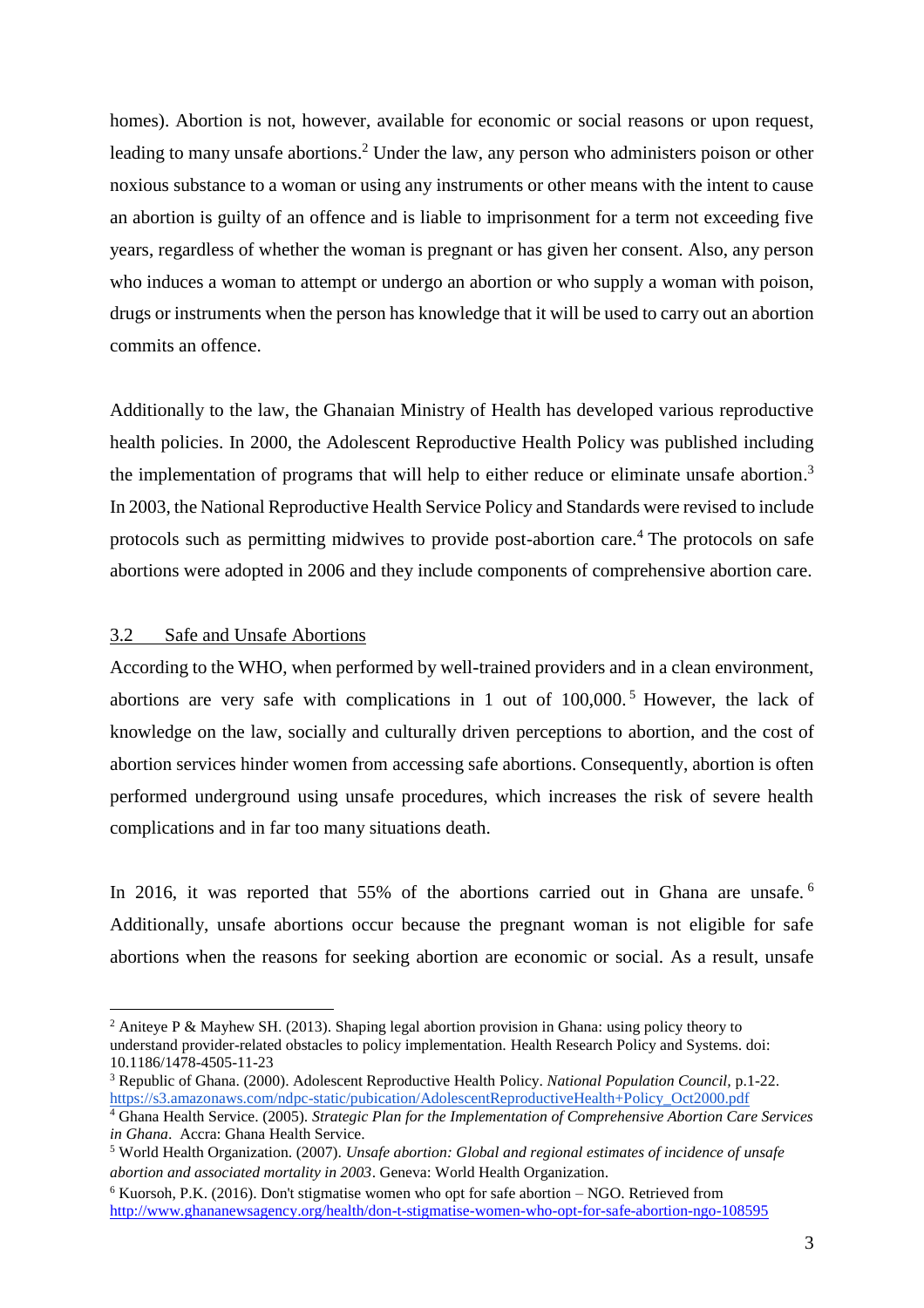abortions are the second most common cause of maternal mortality, making up 11% of maternal deaths in Ghana.<sup>7</sup> And for every woman that dies from an unsafe abortion in Ghana, at least 15 suffer short or long-term morbidities.<sup>8</sup>

#### 3.3 Accessibility and Affordability

Despite progress in the provision of comprehensive abortion care, access to safe and legal abortion services for women remains a problem in Ghana. For most women, abortion services for serious medical conditions, such as hypertensive disorders and renal failure, are available in nearly all public and private hospitals in Ghana. Accessibility becomes problematic when the abortion is on medico-social grounds, such as rape, because such services are not available in all national health institutions across the country as they are mainly found in urban centers.<sup>9</sup>

Poor women are often forced to rely on poorly trained practitioners or having to carry it out themselves, since they cannot afford safe abortion care. Additionally, women who live in remote parts of the country might have difficulties in accessing safe abortion care in their communities. Unaffordability and inaccessibility of abortion care services strips women of their reproductive rights and the right to have safe abortion services.

## 3.4 Young Women

 $\overline{a}$ 

Teenage girls and young women in their 20s are more likely than women aged 30 and older to have an unsafe abortion.<sup>10</sup> However, for 15-19 year olds, the number of the adolescents having abortions decreased slightly from 21.4% in 2012 to 19.8% in 2015.<sup>11</sup> The reasons for young women seeking unsafe abortions include unplanned pregnancies, disownment of the pregnancy by the partner and partner's family, financial insecurity, being ostracized by the community, and stigma associated with pre-marital sex and abortion. In addition to the risk of unsafe abortions, teenagers who experience post-abortion complications do not seek treatment until the situation has worsened due to the same factors.

<sup>7</sup> Sedgh, G., Ashford, L.S., & Hussain, R. (2016). *Unmet Need for Contraception in Developing Countries: Examining Women's Reasons for Not Using a Method*. New York: Guttmacher Institute.

<sup>8</sup> Rominski, S. D. & Lori, J. R. (2014). Review: Abortion care in Ghana: A critical review of the literature. <https://www.ncbi.nlm.nih.gov/pmc/articles/PMC4465587/>

<sup>9</sup> Morhee, R. & Morhee, E. (2006). Overview of the Law and Availability of Abortion Services in Ghana. *Ghana Medical Journal, vol. 40(3),* p.80-86. [https://www.ncbi.nlm.nih.gov/pmc/articles/PMC1790853/pdf/GMJ4003-](https://www.ncbi.nlm.nih.gov/pmc/articles/PMC1790853/pdf/GMJ4003-0080.pdf) [0080.pdf](https://www.ncbi.nlm.nih.gov/pmc/articles/PMC1790853/pdf/GMJ4003-0080.pdf)

<sup>&</sup>lt;sup>10</sup> Sundaram, A., Juarez, F., Bankole, A., & Singh, S. (2012). Factors associated with abortion-seeking and obtaining a safe abortion in Ghana. *Studies in Family Planning*, *vol. 43(4),* p.273–286. doi: 10.1111/j.1728- 4465.2012.00326.x

<sup>&</sup>lt;sup>11</sup> Ministry of Health. (2016). Adolescent Health Service Policy and Strategy (2016-2020).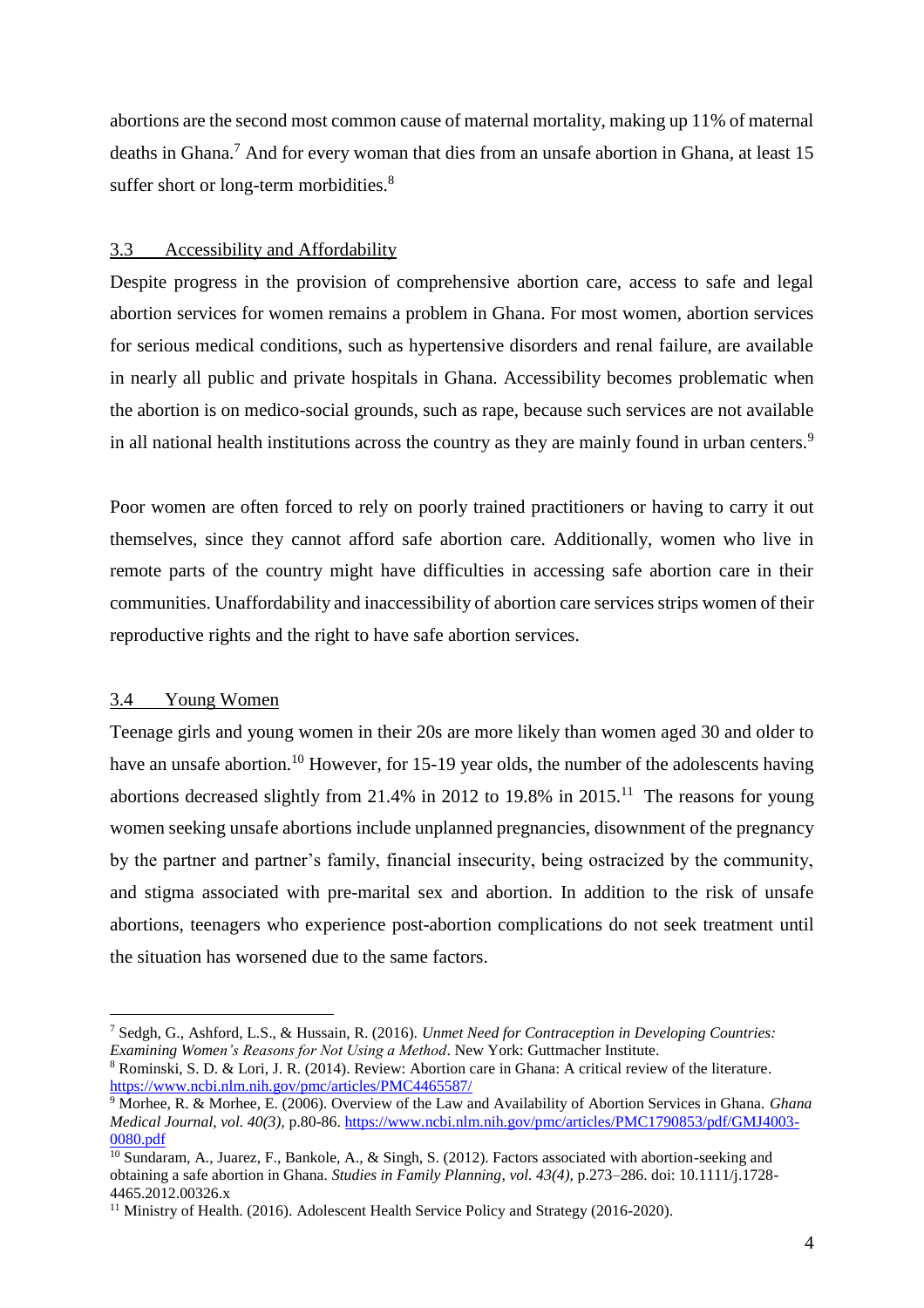#### 3.5 Programs Addressing Gaps in CAC

In 2006, Ghana Health Services and the Ministry of Health partnered with international health organizations, including Ipas, Engender Health, Marie Stopes International, the Population Council, and Willows Foundation to launch the initiative "Reducing Maternal Mortality and Morbidity" (R3M) aimed at improving comprehensive abortion care. The R3M program primarily targets health care providers and focuses on increasing access to comprehensive abortion care to reduce morbidity and mortality caused by unsafe abortion. It also sought to expand access to family planning services to reduce the unwanted pregnancies that lead to abortions.<sup>12</sup> The R3M program was initiated in seven districts within the three regions of Greater Accra, Ashanti, and Eastern.

Presently, the program provides services to healthcare providers, communities and facilities, such as training in abortion techniques and contraceptive services, sensitizing the community and health care providers to the needs of individuals seeking the care, and providing equipment and products to facilities. The types of services that are provided vary depending on the organizations.

An evaluation of the program shows that the provision of safe abortion services and postabortion care was greater among health providers who were aware of the R3M program than health providers who were not aware of the program.<sup>13</sup> Therefore, the R3M program is significantly aiding in improving comprehensive abortion care in Ghana.

Challenges

- Abortion law in Ghana is not fully interpreted which makes the provision of abortion care concerning physical and mental health unclear.
- Inaccessibility to abortion care services throughout the country also due to health provider bias which further limits access to services.
- Unaffordable abortion care services that exclude members of a lower economic class
- Lack of education on the Ghanaian abortion law by women, men, adolescents and health providers.

<sup>&</sup>lt;sup>12</sup> EngenderHealth. (2009). COPE for Comprehensive Abortion Care Services: A Toolbook to Accompany the COPE Handbook. New York: EngenderHealth.

<sup>13</sup> Sundaram, A., Juarez, F., Ahiadeke, C., Bankole, A., & Blades, N. (2015). The impact of Ghana's R3M programme on the provision of safe abortions and postabortion care. *Health Policy and Planning, vol. 30(8)*, p.1017-1031.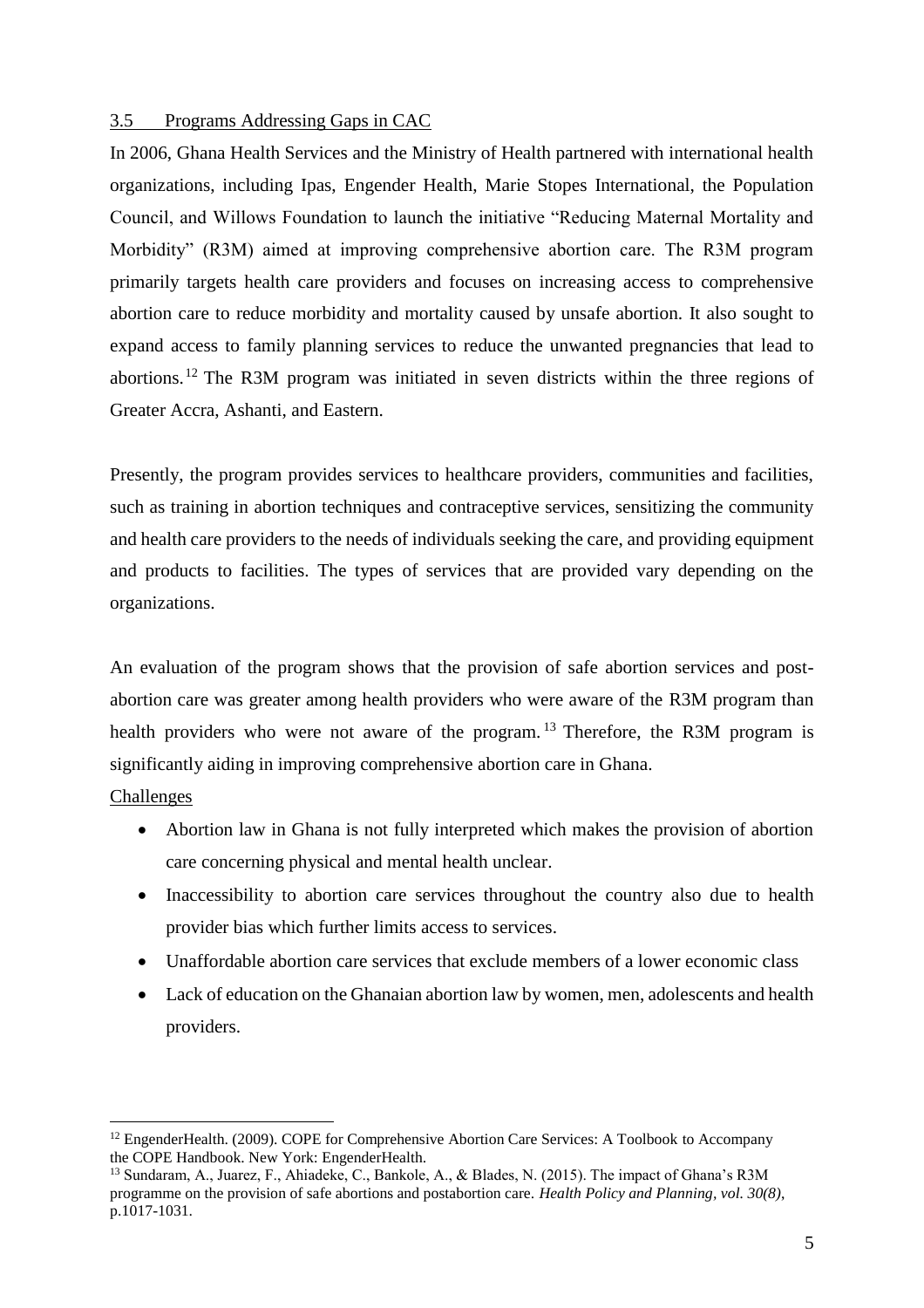High stigma is associated with abortion on account of traditional, religious and cultural beliefs.

#### Recommendations

The HRAC and the Ghana Coalition of NGOs in Health recommend that;

- 1. The Government of Ghana should make the risk to physical and mental health explicit in the abortion law. The law could be interpreted in a way that threat to mental health also includes psychological distress caused by any factor that makes pregnancy difficult to carry, for example unstable relationship with the male partner, career development, poverty, fear of parents, lack of social support, the need to care for other young children in the family, or health problems.
- 2. The Ghana Health Services should expand the R3M program throughout Ghana.
- 3. The Ministry of Health and other relevant agencies should educate religious and traditional leaders on abortion law to address stigma associated with legal and safe abortions.
- 4. The Ministry of Gender, Children and Social Protection, National Population Council, and relevant civil society organizations must collaborate with health institutions to create more awareness on the abortion law.
- 5. Collaboration between the Ghana Education Services and Ghana Health Services should increase access to Comprehensive Sexuality Education and contraceptive use in order to decrease the rate of abortions.

## **4.0 Family Planning**

Family Planning includes the timing, spacing and limiting of births. Young people, however, are often not seen as old enough to use services and facilities that offer family planning (FP), or they simply do not know that such services exist for them. Despite adolescent women (age 15-19) being in the focus of family planning, the service applies to all women in their reproductive years (age 15-49).

## 4.1 Legal Provisions of Family Planning

Family Planning is a component of Sexual and Reproductive Health Rights (SRHR), which are protected in Ghana by the African Charter on Human and People's Rights and the Principles and Guidelines on the Implementation of Economic, Social and Cultural Rights in the African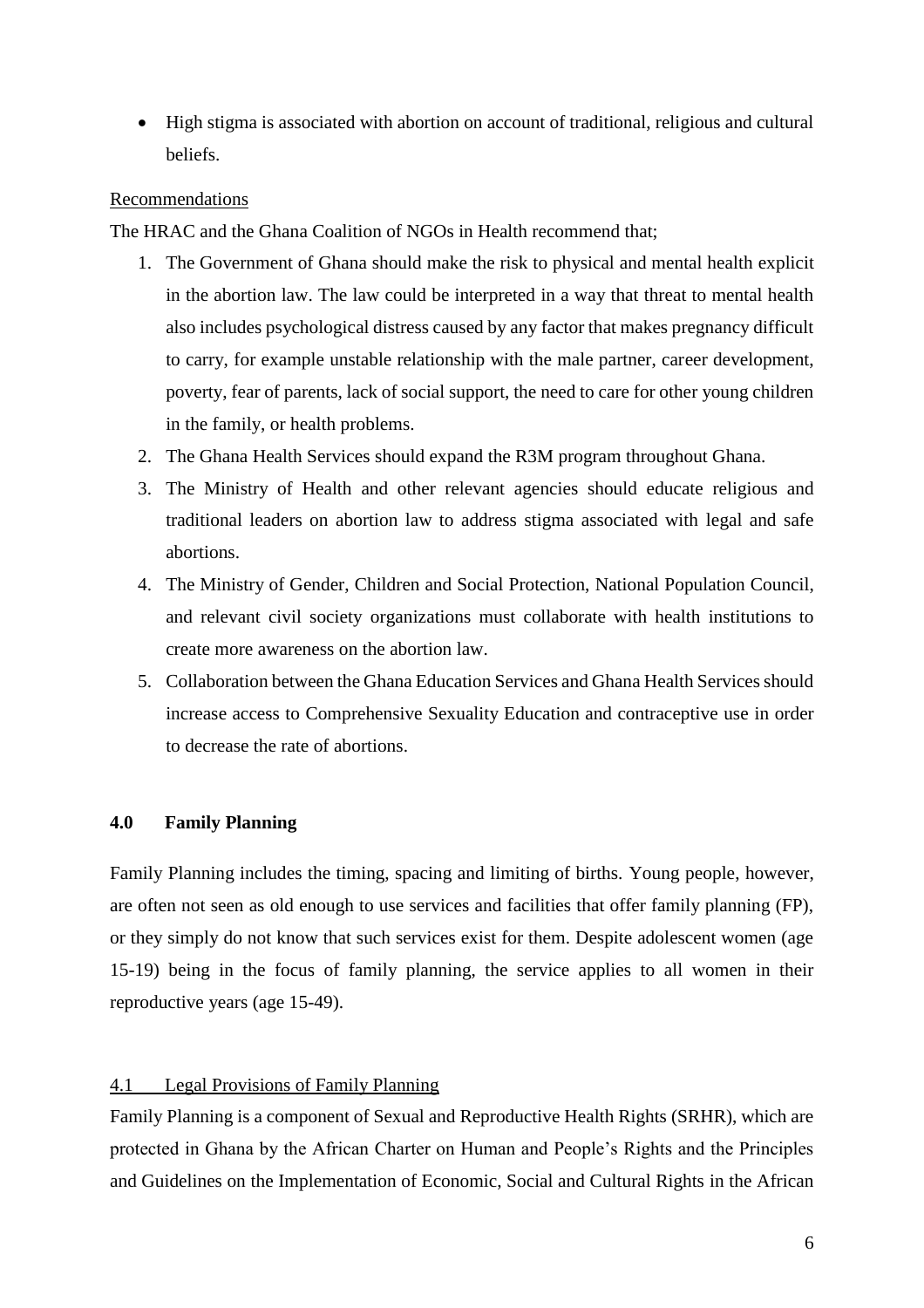Charter on Human and Peoples' Rights published by the African Commission on Human and People's Rights. Although there is no sole legal provision of family planning in Ghana, various national policies and strategy plans address the topic of family planning.

#### 4.2 Family Planning Policies in Ghana

Family Planning (FP) has been a key strategy by Ghana for nearly 50 years as a way to deal with the country's health, social and economic issues because of high population growth. The National Population Policy specifically outlined targets on fertility and contraceptive use. These targets were, reducing the total fertility rate (average number of children who would be born per woman) from 5.5 to 5.0 by 2000, to 4.0 by 2010, and to 3.0 by the year 2020; achieving a contraceptive prevalence rate of 15% for modern family planning methods by 2000 and 50% by 2020; and lastly, reducing the current annual population growth rate of about 3% to 1.5% by 2020.<sup>14</sup> Although the total fertility rate decreased from 6.4 in 1988 to 4.0 in 2008 and thus surpassed the goal of 4.0 by 2010, data from the 2014 Ghana Demographic and Health Survey report show that the total fertility rate increased from 4.0 in 2008 to 4.2 in 2014.<sup>15</sup>

In 2010, "Ghana Shared Growth and Development Agenda 2010-2013" was adopted which recognized family planning as a top priority for inclusion in national development plans and activities at all levels. This was followed by "Ghana Shared Growth and Development Agenda II 2014-2017" which focused on describing health service delivery intent and on HIV, STI and family planning in Ghana. The current policy is "Ghana Family Planning Costed Implementation Plan 2016-2020" (GFCIP). GFPCIP's main objectives are to increase the use of contraceptives among married women to 30% and unmarried women to 40% by 2020. Ghana plans to implement this change through the financial resources of development partners amounting to \$235 million (USD) between 2016 and 2020, to invest in community education, maternal and infant health care, infrastructure, contraceptives and counselling on family planning.

#### 4.3 Total Demand and Unmet Need for Family Planning

 $\overline{a}$ 

In Ghana, the total demand for family planning among women in their reproductive years is 51%. This includes women who are currently using contraceptive methods (17%) and those not

<sup>14</sup> GAP. (2012). *Resource Requirements for Family Planning in Ghana: Policy Brief*. Washington: Health Policy Project.

[http://www.healthpolicyinitiative.com/Publications/Groups/group\\_33/33\\_GhanaGAPbrief\\_HPP\\_508.pdf](http://www.healthpolicyinitiative.com/Publications/Groups/group_33/33_GhanaGAPbrief_HPP_508.pdf) <sup>15</sup> Ardayfio, R.N.K. (2015). Improving Family Planning uptake in Ghana. Retrieved from <http://www.graphic.com.gh/news/health/improving-family-planning-uptake-in-ghana.html>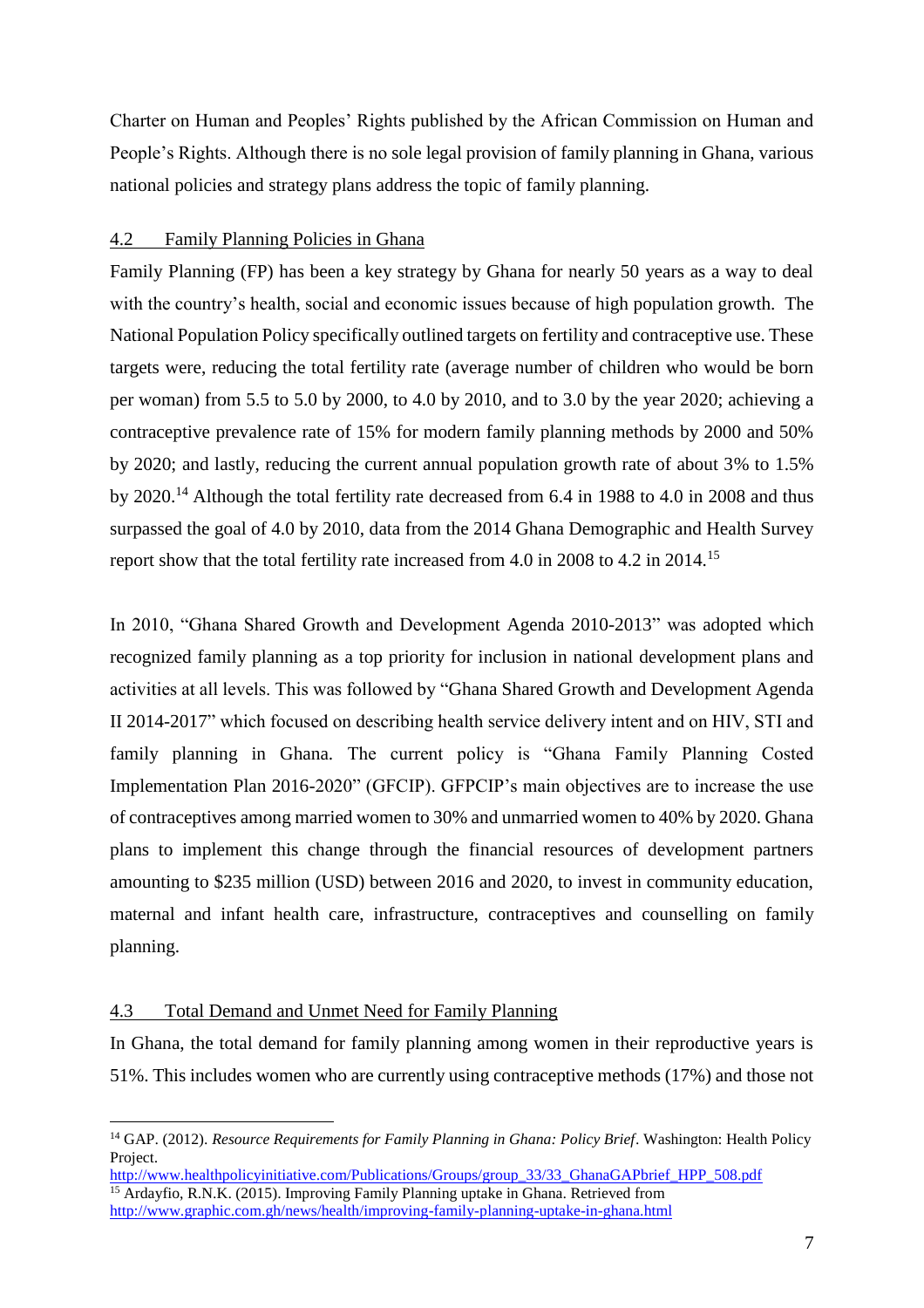using any contraceptive methods (34%). Out of the 34%, 12% want to limit births (prefer to stop having children), and 22% want to space births (want to wait at least 2 more years before having a child). The data show that only 34% of Ghana's total demand for family planning is satisfied (17 % / 51 %). <sup>16</sup>

#### 4.4 Contraceptive Use and Choice of Methods

According to the Ghana Democratic Health Survey of 2014, 89.9% of unmarried adolescent girls who are sexually active do not want to have a child within the next few years. Yet, 66.4% are not using any method to prevent pregnancy. The main reasons behind this high number are fear of side effects or health concerns (37.4%), infrequent sex (22.7%), and not being married (17.1%). For the 33.6% who are using methods to prevent pregnancy, the most common ones are male condoms (10.4%) and followed by injectable contraceptives (5.4%). The traditional methods used are periodic abstinence (5.1%) and withdrawal (3.9%).

The numbers change when looking at adolescent girls in a union (married or living together). For this group, 66.3% do not want to become pregnant within the next few years, but 81.4% do not use a method of contraception because of infrequent sex, fear of side effects or health concerns, or breastfeeding. Here, the most common used methods are injectable contraceptives  $(6.7\%)$  and implants  $(6.1\%)$ ; only 1.9% use traditional methods.<sup>17</sup>

## 4.5 Traditional Belief and Religion

 $\overline{a}$ 

A study found that in many communities in Sub-Sahara Africa, faith and religious leaders are trusted more than national governments. <sup>18</sup> Therefore, faith-based organizations and religious leaders have an immense opportunity in educating communities about family planning. However, without giving faith and religious leaders the right education on family planning, these leaders often resist educating communities on the matter. Education is especially important to highlight the fact that family planning includes abortion, which is a practice totally contrary to theological beliefs.<sup>19</sup> Some religious leaders also believe that educating adolescents

<sup>17</sup> WHO. (2016). Republic of Ghana: Adolescent Contraceptive Use in Ghana. Retrieved from <http://apps.who.int/iris/bitstream/10665/252327/1/WHO-RHR-16.27-eng.pdf?ua=1>

<sup>18</sup> Tortora, B. (2007). Africans' Confidence in Institutions: Which Country Stands Out? Retrieved from [http://www.gallup.com/poll/26176/Africans-Confidence-Institutions-Which-Country-Stands-](http://www.gallup.com/poll/26176/Africans-Confidence-Institutions-Which-Country-Stands-Out.aspx?g_source=position7&g_medium=related&g_campaign=tiles#!mn-world)[Out.aspx?g\\_source=position7&g\\_medium=related&g\\_campaign=tiles#!mn-world](http://www.gallup.com/poll/26176/Africans-Confidence-Institutions-Which-Country-Stands-Out.aspx?g_source=position7&g_medium=related&g_campaign=tiles#!mn-world)

<sup>&</sup>lt;sup>16</sup> Gribble, J. (2008). Family Planning in Ghana, Burkina Faso, and Mali. Retrieved from <http://www.prb.org/Publications/Articles/2008/westafricafamilyplanning2.aspx>

<sup>19</sup> Allison, A. & Foulke, E. (2014). *Engaging Faith Leaders in Family Planning*. Federal Way, WA: World Vision US.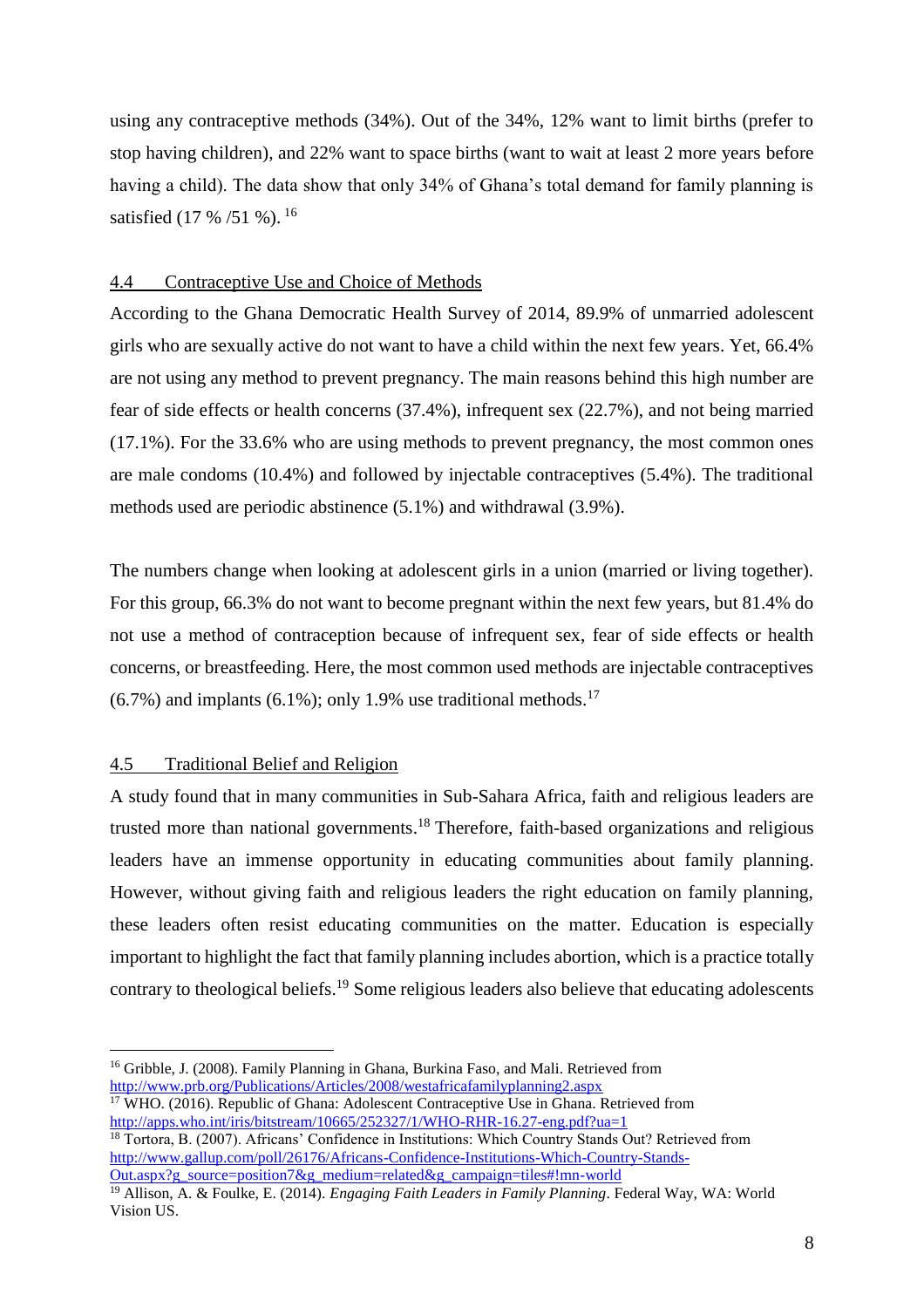about family planning leads to more sexual activity.<sup>20</sup> Between 2002 and 2005, the African Youth Alliance in collaboration with the Christian Health Association of Ghana (CHAG) started a program to provide services to young people, including education about and distribution of contraceptives. Over 152 health institutions from all over Ghana with different faith and ethos were reached. In Ghana, around 35% of healthcare services are carried out by the 152 and other religious institutions. With those packages of "youth-focused services", the project had reached around 450,000 adolescents and distributed 118,000 condoms until 2005. However, the handing out of contraceptives resulted in disagreement among a number of CHAG members that at the time did not take part in the program, because they claimed that educating and distributing contraceptives would motivate the youth to engage in sexual intimacy before marriage, which is contrary to Christian beliefs. The members that took part shared the belief that there is a religious need to respond to the health reality of Ghana's modern youth.<sup>21</sup> In a policy that was carried out between 2007 and 2015, the Ghana Ministry of Health emphasized the inclusion of community leaders and religious organizations in promoting community awareness on family planning.<sup>22</sup>

#### 4.6 Accessibility and Affordability

 $\overline{a}$ 

Adolescent girls, especially unmarried ones, face difficulties in accessing family planning, including contraceptive information, education and services. Often, lack of accessibility has to do with the socioeconomic status of women, educational level, religious beliefs and simply misinformation about family planning, such as family planning is only for married couples. Reaching out to family planning services as a young or unmarried woman also includes the fear to be seen as promiscuous.<sup>23</sup> Data from 2014 shows that out of all married adolescent (age 15-19) that were visited by health care providers in the last year, only 6% had discussions on family planning; and all married adolescents that visited health facilities, only 5% were informed about

<sup>19</sup> Tortora, B. (2007). Africans' Confidence in Institutions: Which Country Stands Out? Retrieved from [http://www.gallup.com/poll/26176/Africans-Confidence-Institutions-Which-Country-Stands-](http://www.gallup.com/poll/26176/Africans-Confidence-Institutions-Which-Country-Stands-Out.aspx?g_source=position7&g_medium=related&g_campaign=tiles#!mn-world)[Out.aspx?g\\_source=position7&g\\_medium=related&g\\_campaign=tiles#!mn-world](http://www.gallup.com/poll/26176/Africans-Confidence-Institutions-Which-Country-Stands-Out.aspx?g_source=position7&g_medium=related&g_campaign=tiles#!mn-world)

<sup>20</sup> World Faiths Development Dialogue. (2014). *Faith & International Family Planning*. Washington, DC: World Faiths Development Dialogue.

<sup>21</sup> Pathfinder International. (2005). *Building Partnership with Faith-Based Organizations: Integrating Youth-Friendly Services into the Health Delivery System of the Christian Health Association of Ghana.* Watertown, MA: Pathfinder International.

<sup>22</sup> Allison, A. & Foulke, E. (2014). *Engaging Faith Leaders in Family Planning*. Federal Way, WA: World Vision US.

<sup>23</sup> Benarkuu, G. G. (n.d.). *CSOs Assessment Report on SRHR Policies and Indicators in Ghana*. Accra: Ghana Coalition of NGOs in Health.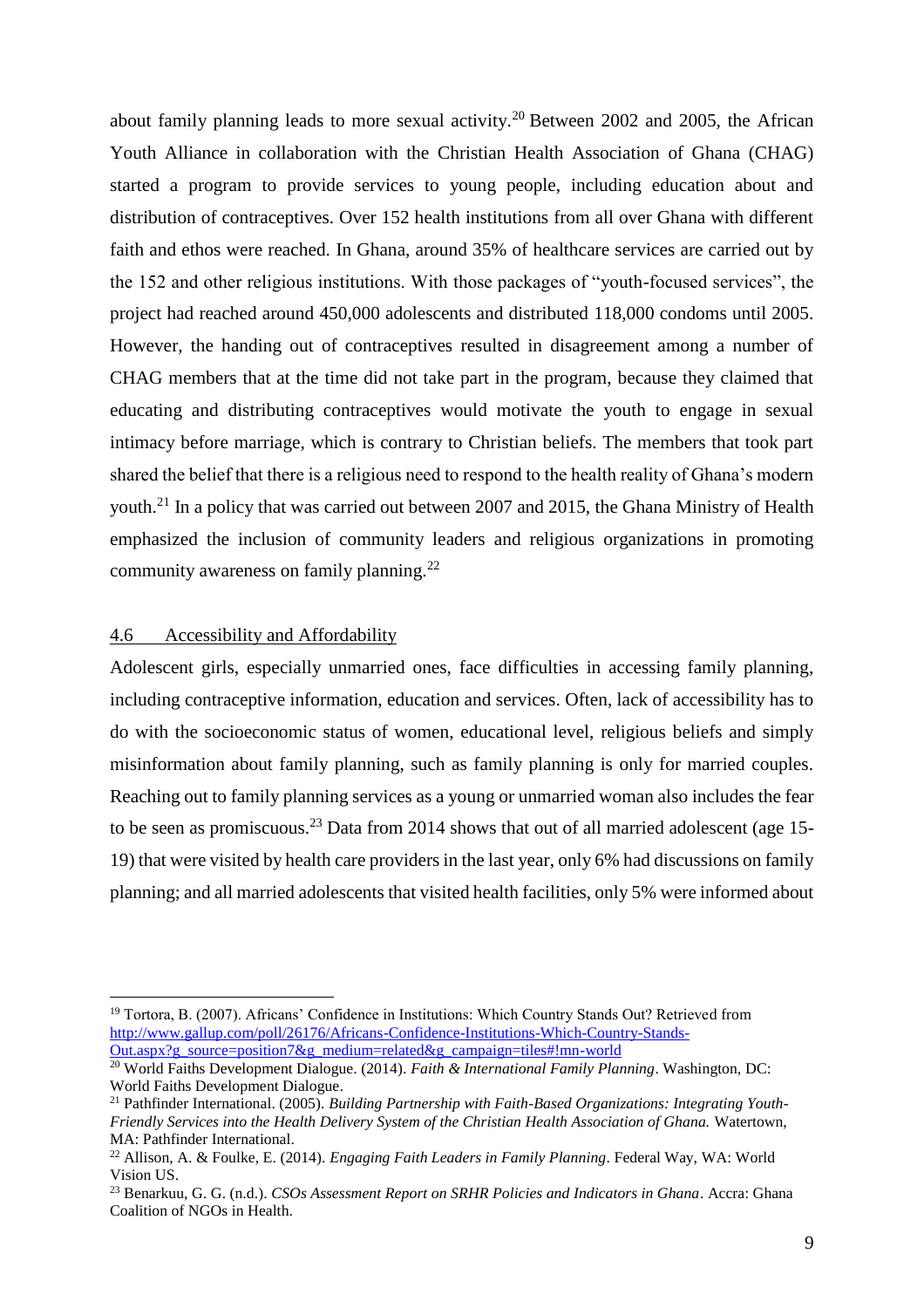family planning. Females between 20 and 24 years received family planning information in 10% (when being visited) and 17% (when visiting) of the cases. $^{24}$ 

In addition to accessibility, the cost for family planning services remains a challenge for many adolescents or poor women in their reproductive age. 9% of the poorest use either traditional or modern ways of family planning, 19% of the middle and 26% of the wealthiest.<sup>25</sup> Compared to the region of West Africa, Ghana's numbers are much higher. In West Africa, only 4% of the poorest and only 20% of the wealthiest use family planning.<sup>26</sup> In order to prevent a woman's economic status from hindering her access to family planning, the legislation on National Health Insurance Scheme reform, passed in 2012, states that: "natal, delivery and neonatal healthcare services provided by the Schemes established under the National Health Insurance Act, (Act  $650$ ) shall continue to be provided under the Scheme."<sup>27</sup> In other words, family planning education and services are included in the NHIS package of free maternal healthcare. However, the distribution of contraceptives and other commodities is not explicitly included in this package.<sup>28</sup>

## 4.7 Funding for Family Planning Services

 $\overline{a}$ 

Over the past decade, several stakeholders and the government have invested a significant amount of money to improve Ghana's family planning service. This includes training service providers to improve the accessibility and quality of the service delivery, demanding creation activities, and procuring and distributing contraceptives. However, the gains made are below expectations. The Ministry of Health/Ghana Health Service and United Nations Population Fund see the strong dependency on international donor support as a critical reason for the minimal commitment from the higher levels of government. Hence, they urge the Ghanaian government to increase efforts and own investments in order to intensify advocacy for family planning.<sup>29</sup>

 $24$  Ministry of Health. (2016). Adolescent Health Service Policy and Strategy (2016-2020).

<sup>&</sup>lt;sup>25</sup> Gribble, J. (2008). Family Planning in Ghana, Burkina Faso, and Mali. Retrieved from <http://www.prb.org/Publications/Articles/2008/westafricafamilyplanning2.aspx>  $\overline{^{26}$  Gribble, J. (2008). Family Planning in West Africa. Retrieved from

<http://www.prb.org/Publications/Articles/2008/westafricafamilyplanning.aspx>  $27$  National Health Insurance Act 2012, Act 852, of the Republic of Ghana. Retrieved from

<http://www.moh.gov.gh/wp-content/uploads/2016/02/National-Health-Insurance-ACT-2012-ACT-852.pdf>

<sup>28</sup> Benarkuu, G. G. (n.d.). *CSOs Assessment Report on SRHR Policies and Indicators in Ghana*. Accra: Ghana Coalition of NGOs in Health.

<sup>&</sup>lt;sup>29</sup> Ardayfio, R. N. K. (2015). Improving Family Planning uptake in Ghana. Retrieved from <http://www.graphic.com.gh/news/health/improving-family-planning-uptake-in-ghana.html>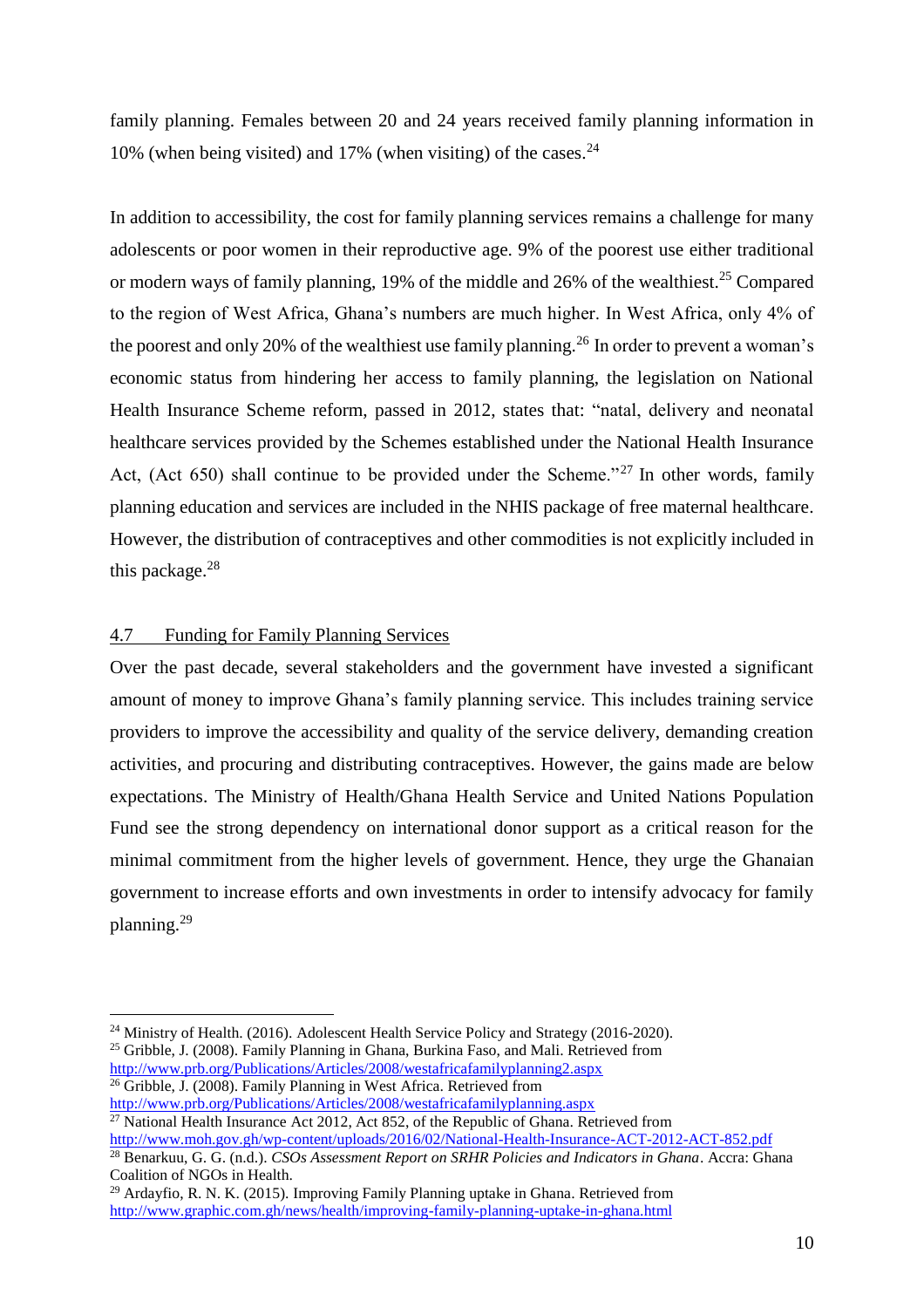## **Challenges**

- The absence of a legal provision of family planning services in Ghana to support the implementation of the FP policies.
- Low percentage of the total demand of family planning dissatisfied due to lack of understanding of contraceptive methods, inaccessibility and/or unaffordability of FP services.
- The skepticism of religious leaders towards FP that influences communities.
- Lack of integrated and coordinated FP programs by the Ministry of Health/Ghanaian Health Society and National Population Council.
- Inadequate funding by the Ghanaian government.

## Recommendations

To address these issues, HRAC and the Coalition recommend that:

- 1. Parliament should enact a legal provision to regulate FP services.
- 2. Ghana Health Services and the National Population Council should FP programs to reach out to potential providers of FP and to educate communities in order to increase the contraceptive prevalence rate.
- 3. The National Health Insurance Authority must include modern contraceptive methods in the National Health Insurance Scheme coverage to increase availability.

## **5.0 Child Marriage**

 $\overline{a}$ 

In Ghana, many children get married before the age of 18. Child marriage can be forced or it can occur with the expressed consent of a person younger than 18 years. The reason for child marriage is very often poverty. Other reasons include parental irresponsibility, gender inequalities, or religious/cultural traditions that are gender biased.

## 5.1 Legal Provisions on Child Marriage

The African Charter on the Rights and Welfare of the Child expressly states that child marriage and the betrothal of girls and boys should be strictly prohibited, and that the minimum age for marriage should be 18 years.<sup>30</sup> That minimum age is also provided in the Maputo Protocol.<sup>31</sup>

<sup>&</sup>lt;sup>30</sup> African Charter on the Rights and Welfare of the Child 1999, art. 21(2).

<sup>&</sup>lt;sup>31</sup> Protocol to the African Charter on Human and Peoples' Rights on the Rights of Women in Africa 2003, art. 6.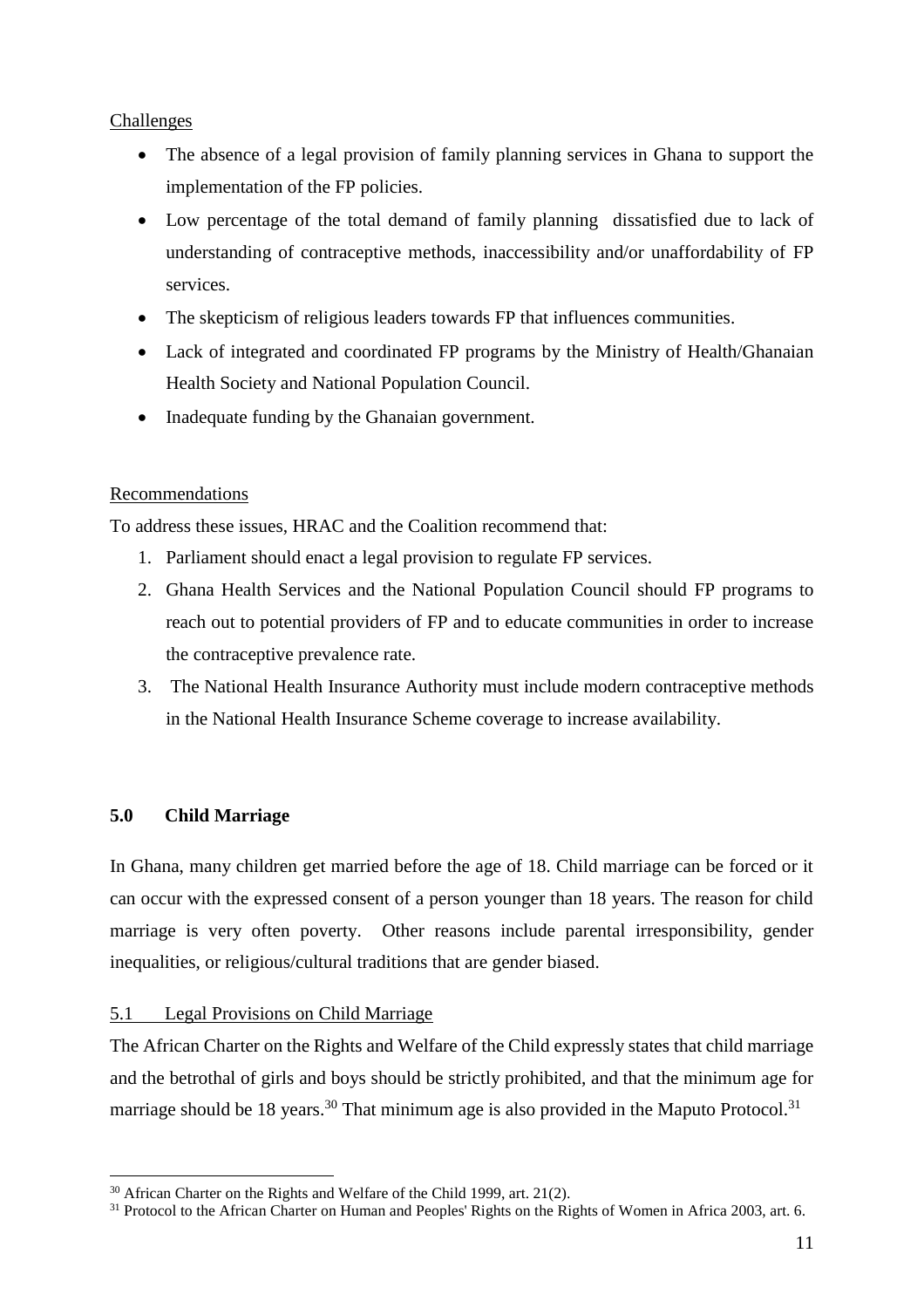In Ghana, child marriage is illegal. Ghana's Children's Act(Act. 560) of 1998 is more detailed, providing the right of the child to refuse betrothal and marriage, and setting the minimum age of marriage to be 18 years.<sup>32</sup> Additionally, it states that forcing a child into betrothal or marriage is a criminal offence that will be charged with financial compensation or imprisonment.<sup>33</sup>

#### 5.2 Numbers of Current Situation in Ghana

Child marriage in Ghana by far affects more girls than boys. Among women aged between 15 and 49, 27% were married as girls compared to 5% of men between 15 and 49 who married as boys.<sup>34</sup> Despite the law prohibiting child marriage, more than 1 in 4 Ghanaian women (26%) aged between 20 and 24 years were married before the age of 18. Out of the 26%, 5% of the women were married even before they were 15 years old.<sup>35</sup> Child marriage is more common in rural areas compared to urban areas. The percentage of women aged 20 to 49 who were married before the age of 18 in rural areas is almost 40% compared to less than 20% in urban areas.<sup>36</sup> The percentage of women aged between 15 and 49 years who were married before the age of 18 varies from region to region.

On average, 1 out of 5 girls in Ghana is married before their  $18<sup>th</sup>$  birthday. In other words, the percentage of girls between 20-24 years, who are married or in a union by the age 18 is 21%.<sup>37</sup> This amounts to approximately 256,780 affected girls in the country.<sup>38</sup> However, for girls living in the three Northern Regions of Ghana, this number increases to 1 out of 3 girls (34%). The national prevalence of child marriage in Ghana for girls aged 20-24 years has remained stable at 21% between 2011 and 2014. However, the regional trends show variations, with a progressive widening gap between the Northern zone (26%) and Central/Southern zones (19%) of the country.<sup>39</sup>

<sup>&</sup>lt;sup>32</sup> The Children's Act 1998, Act 560, of the Parliament of the Republic of Ghana, section 14.

<sup>&</sup>lt;sup>33</sup> The Children's Act 1998, Act 560, of the Parliament of the Republic of Ghana, section 15.

<sup>34</sup> UNICEF Ghana. (2015). Really Simple Stats - Child Marriage. *UNICEF Ghana Internal Statistical Bulletin*. Retrieved from [https://www.unicef.org/ghana/REALLY\\_SIMPLE\\_STATS\\_-\\_Issue\\_5\(3\).pdf](https://www.unicef.org/ghana/REALLY_SIMPLE_STATS_-_Issue_5(3).pdf)

<sup>35</sup> UNICEF. (2016). *The State of the World's Children 2016: A fair chance for every child.* New York: United Nation Children's Fund.

<sup>36</sup> UNICEF. (2014). *Ending Child Marriage: Progress and prospects*. New York: United Nation Children's Fund.

<sup>37</sup> DHS 2014

<sup>38</sup> This is based on the 2010 Census and the DHS 2014

<sup>39</sup> Ghana MICS 2011 and DHS 2014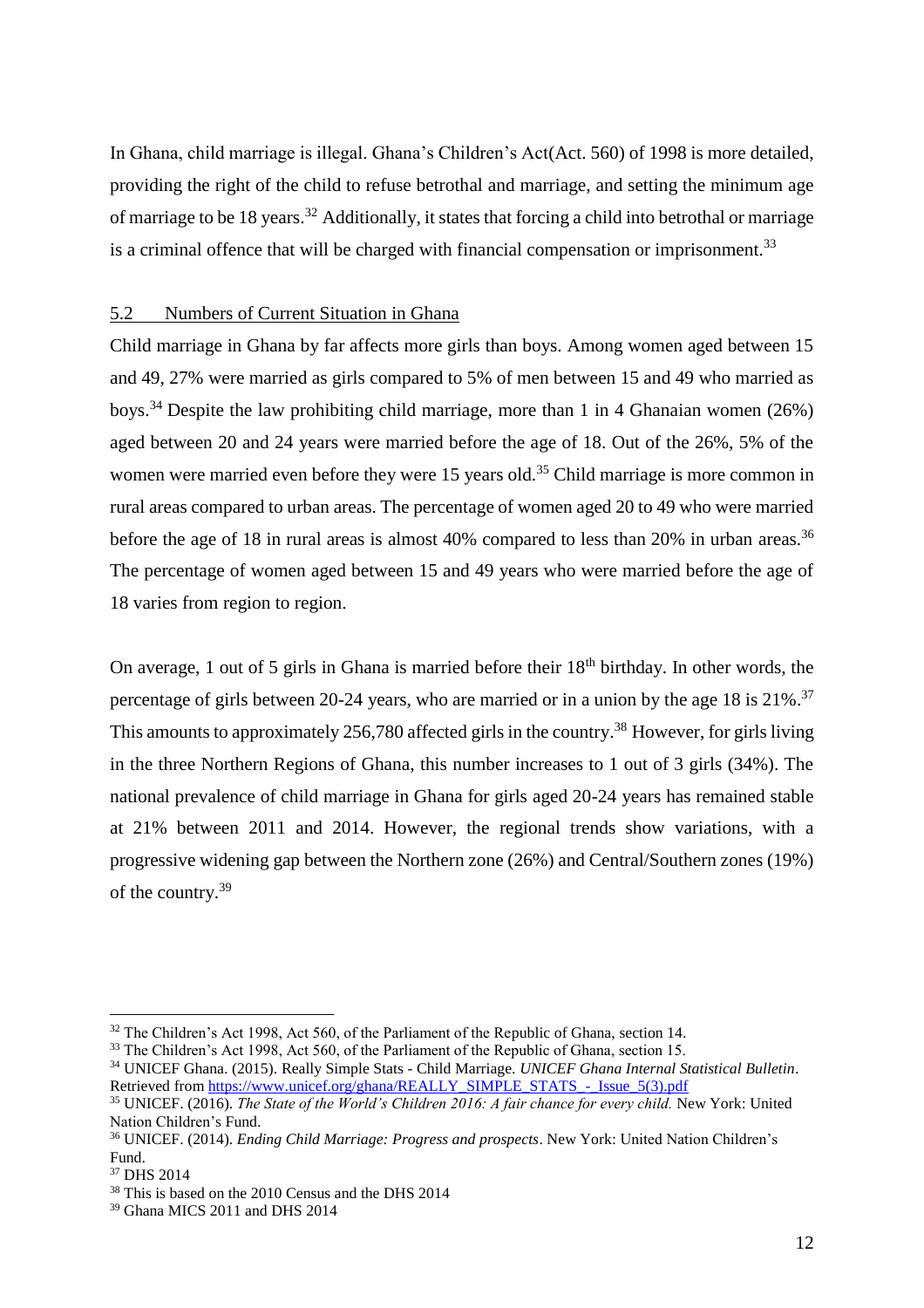Young girls from wealthier households are less likely to be married before they turn 18. Among the poorest women in Ghana, the number who marry before 18 is more than 40% compared to a little more than 10% of the richest women.<sup>40</sup> Closely linked to economic status is the level of education. Less than 5% of young girls with higher education are likely to get married before 18, compared to almost  $42\%$  of women with no education.<sup>41</sup>

#### 5.3 Customary Practices

In addition to the socio-economic reasons behind child marriage, there are special customary practices that stand in the way of protecting young girls from marriage. The *trokosi* (meaning "slave to the gods") system is a penal system in Ghana's southeast practiced by the Ewe tribe. It requires an offender's family to make reparation by providing a female family member to serve in a shrine, which automatically leads to the marriage to the priest of the shrine. These young wives are subjected to hard labor, have no leisure time, no access to reproductive health care and in general no power over their sexual relation. Due to the support of the Commission for Human Rights and Administrative Justice and various NGOs, there has been more awareness about traditional practices, which have led to the liberation of *trokosi* victims.<sup>42</sup>

#### 5.4 Consequences of Child Marriage

Child marriage bears many risks and consequences for young girls. When marrying at a young age, young girls often face health problems. The severity of health consequences experienced by young girls due to early pregnancy and childbirth varies from case to case. For instance, many girls experience Vaginal Fistula during childbirth, while in other cases the consequences of early pregnancy and childbirth result in death. The health consequences of early pregnancy and childbirth are the leading cause for death among girls between 15 and 19<sup>43</sup> Pregnancy also undermines the development of adolescent girls in regards to their growth and nutritional status. In addition to the girl, the born child is likely to have low birth weight, which could lead to long-term health impacts. Furthermore, the risk of stillborn baby or the baby dying soon after birth is higher when an adolescent girl gives birth.<sup>44</sup>

<sup>40</sup> Ibid.

<sup>41</sup> UNICEF. (2014). *Ending Child Marriage: Progress and prospects*. New York, NY: United Nation Children's Fund.

<sup>42</sup> Unknown, (n.d.). The Legal and Policy Framework for the Prohibition of. Early and Forced Marriage in Ghana - Prospects and. Challenges. Retrieved from [http://www.pgaction.org/pdf/The-Legal-and-Policy-](http://www.pgaction.org/pdf/The-Legal-and-Policy-Framework-for-Prohibition-of-Early-and-Forced-Marriage-in-Ghana-Prospects-and-Challenges.pdf)[Framework-for-Prohibition-of-Early-and-Forced-Marriage-in-Ghana-Prospects-and-Challenges.pdf](http://www.pgaction.org/pdf/The-Legal-and-Policy-Framework-for-Prohibition-of-Early-and-Forced-Marriage-in-Ghana-Prospects-and-Challenges.pdf)

<sup>43</sup> UNICEF Ghana. (2015). Really Simple Stats - Child Marriage. *UNICEF Ghana Internal Statistical Bulletin*. Retrieved from [https://www.unicef.org/ghana/REALLY\\_SIMPLE\\_STATS\\_-\\_Issue\\_5\(3\).pdf](https://www.unicef.org/ghana/REALLY_SIMPLE_STATS_-_Issue_5(3).pdf) <sup>44</sup> Ibid.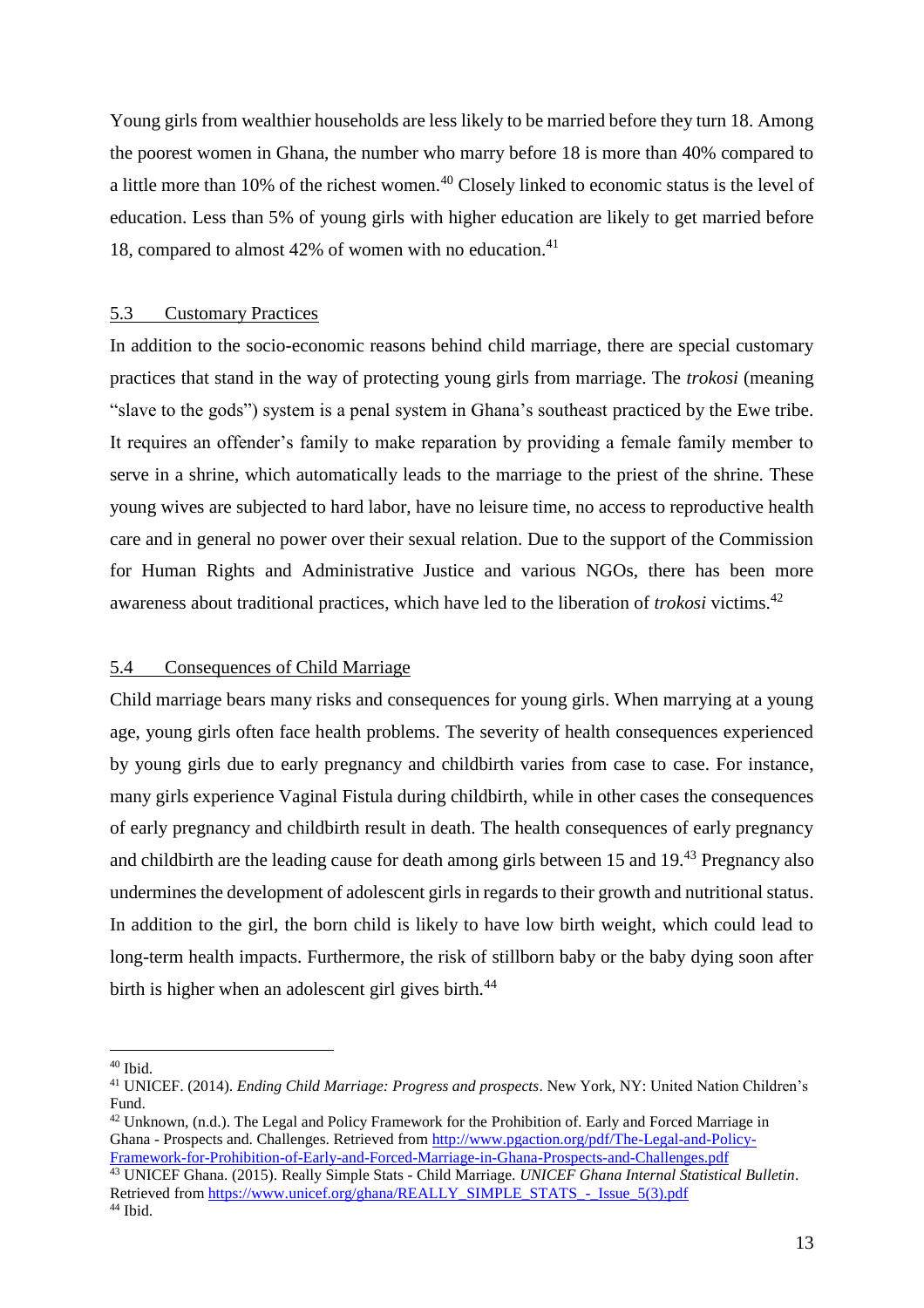On the other hand, child marriage is also a threat to attending and completing education, which then automatically limits the participation in social spheres and the economic autonomy of young girls. This is also impacted by the fact that married girls have to take over household work that older women are traditionally responsible for and are therefore not allowed to go to school. Moreover, if a young married girl gets pregnant out of her marriage, many schools in Ghana will not accept her because of the non-acceptance of pregnant girls. Furthermore, many girls do not return to school after given birth, as they are both shy and afraid of the stigma surrounding their underage pregnancy.

UNICEF Ghana reports that girls who marry before 18 are more likely to experience violence perpetrated by their partner, and they have a higher risk of contracting HIV/AIDS and STIs, especially if the spouse is much older than the girl. Early marriage not only increases the likeliness of domestic violence and contraction of sexual diseases, it also increases the likelihood that the girl will face social isolation and gender inequality.<sup>45</sup>

#### 5.5 Initiatives to Fight Child Marriage

In 2014, the Ministry of Gender, Children and Social Protection established an Ending Child Marriage Unit of the Domestic Violence Secretariat in cooperation with UNICEF to promote and coordinate initiatives to end child marriage in Ghana. The Government of Ghana was partnering with other stakeholders and ambassadors when they officially launched the Ending Child Marriage campaign in 2016.<sup>46</sup> In the same year, ActionAid Ghana announced a two-year program, which targets 3,600 girls below 18 years directly, and includes 110,000 people from 120 communities as indirect beneficiaries. The program will be carried out in 12 districts in the Upper East, Upper West, Brong-Ahafo and Greater Accra regions.<sup>47</sup>

The Domestic Violence and Victims Support Unit of the Ghana Police Service with RISE-Ghana and with support and cooperation of Canada Fund for Local Initiatives, Department of Social Welfare and Community Development, and the Ghana Education Service, have helped

 $45$  Ibid.

<sup>46</sup> Daily Graphic. (2016). Ghana to launch 'Ending Child Marriage' campaign. Retrieved from [http://www.graphic.com.gh/news/general-news/ghana-to-launch-ending-child-marriage-campaign.html.](http://www.graphic.com.gh/news/general-news/ghana-to-launch-ending-child-marriage-campaign.html) <sup>47</sup>Abdul-Hamid, A. (2016). ActionAid, UNICEF collaborate: To end child marriage in Ghana. Retrieved from [http://www.graphic.com.gh/news/general-news/actionaid-unicef-collaborate-to-end-child-marriage-in](http://www.graphic.com.gh/news/general-news/actionaid-unicef-collaborate-to-end-child-marriage-in-ghana.html)[ghana.html](http://www.graphic.com.gh/news/general-news/actionaid-unicef-collaborate-to-end-child-marriage-in-ghana.html)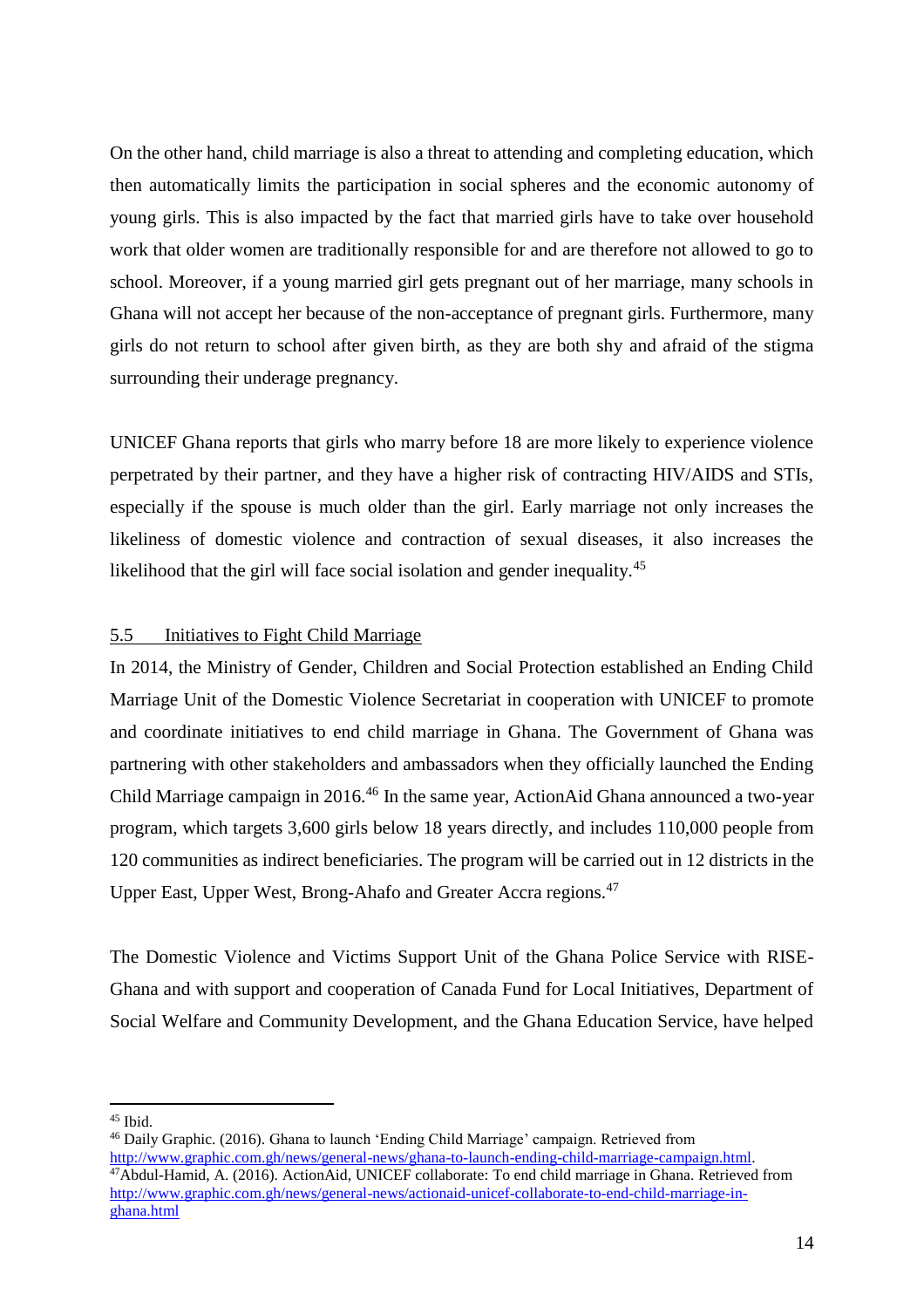to complement the efforts in curbing child marriage and have managed to rescue 6 girls in 2015, their first year of doing so. $48$ 

Youth Harvest Foundation teaches through local peer educators that marriage is not the only way. Because of the huge influence these peer educators have in their own communities, many cases of child marriage are brought to light, girls have been assisted in returning to school after pregnancy, and perpetrators of forced child marriage got arrested.<sup>49</sup>

Currently, the Ministry of Gender, Children and Social Protection is developing a three-year National Strategic Framework to End Child Marriage with the help of UNICEF. The framework is supposed to set out national goals, objectives and strategies, roles and accountabilities, key interventions, resources and national targets in order to end child marriage in Ghana.<sup>50</sup>

## Challenges

- The existing Child and Family Welfare Policy states that social protection interventions would reduce practices like child marriage, but it fails to give clear guidance or strategies on how to protect children specifically against early marriage.
- In adequate education about the negative effects of child marriage to children, but also to their parents and communities in general.
- Lack of reporting cases of child marriage to authorities and the police since people are unaware of the reporting mechanism.
- Existing traditional and cultural practices foster child marriage.

## Recommendations

 $\overline{a}$ 

The HRAC and the GCNH recommend to the Government to:

1. The Ministry of Gender, Children and Social Protection hasten to complete its strategic plan on ending child marriage in Ghana and publish it to guide stakeholders efforts at ending child marriage.

<sup>48</sup> Akapule, S. A. (2016). Ending child, early and forced marriages in Ghana. Retrieved from [http://www.ghanaweb.com/GhanaHomePage/features/Ending-child-early-and-forced-marriages-in-Ghana-](http://www.ghanaweb.com/GhanaHomePage/features/Ending-child-early-and-forced-marriages-in-Ghana-452641)[452641](http://www.ghanaweb.com/GhanaHomePage/features/Ending-child-early-and-forced-marriages-in-Ghana-452641)

<sup>49</sup> UNICEF. (2015). From child bride to child champion - Matilda Agambire. Retrieved from [https://www.unicef.org/ghana/media\\_10229.html](https://www.unicef.org/ghana/media_10229.html)

<sup>&</sup>lt;sup>50</sup> Doudu, S. (2016). Strategic framework to end child marriage underway. Retrieved from <http://www.graphic.com.gh/news/general-news/strategic-framework-to-end-child-marriage-underway.html>